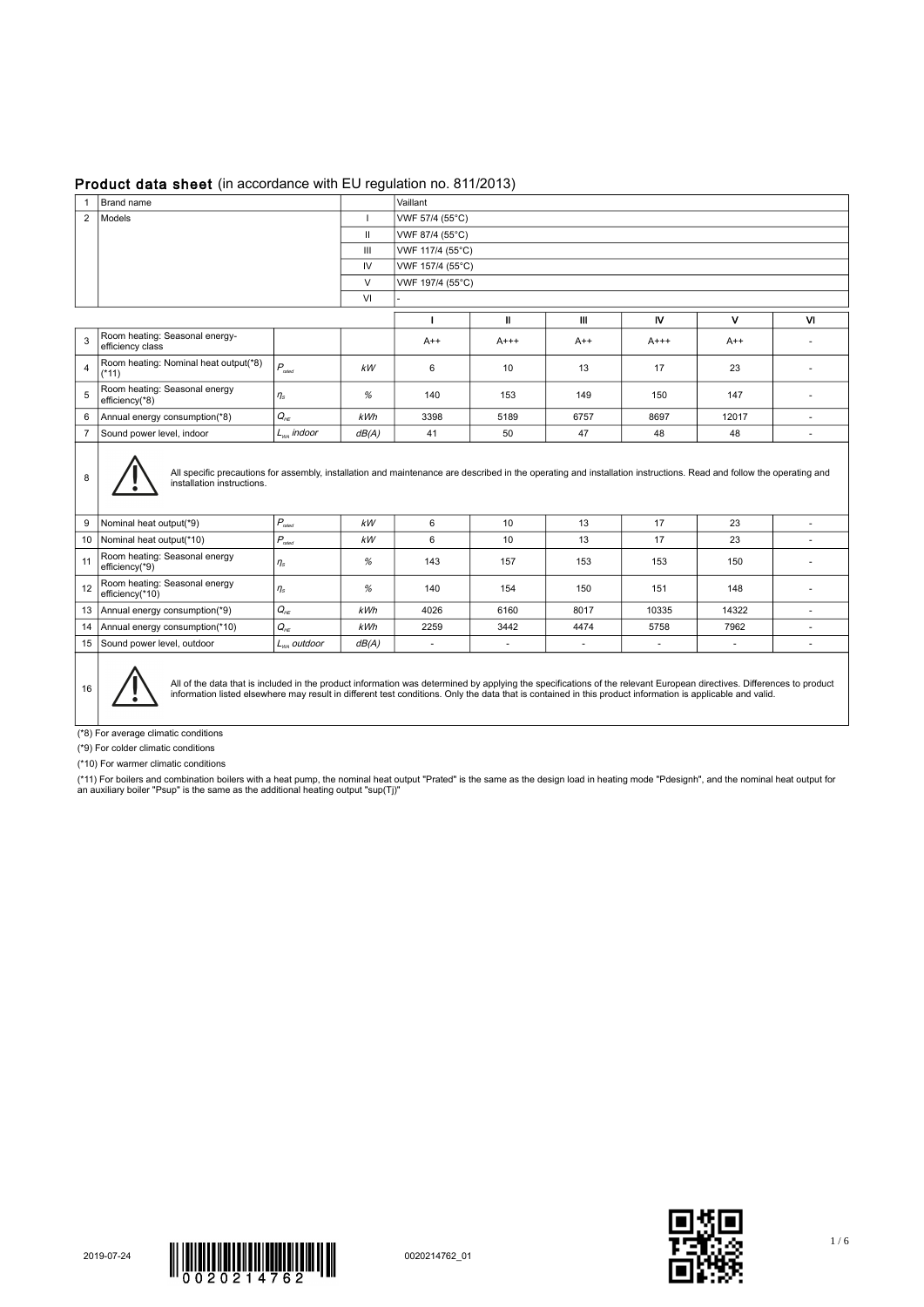## Product information (in accordance with EU regulation no. 813/2013)

|                |                                                                                                    |                              |                  | 0.001110.010120107                                       |                          |                          |                          |                          |                          |  |  |
|----------------|----------------------------------------------------------------------------------------------------|------------------------------|------------------|----------------------------------------------------------|--------------------------|--------------------------|--------------------------|--------------------------|--------------------------|--|--|
| $\mathbf{1}$   | Brand name                                                                                         |                              |                  | Vaillant                                                 |                          |                          |                          |                          |                          |  |  |
| $\overline{2}$ | Models<br>ı.                                                                                       |                              |                  | VWF 57/4 (55°C)                                          |                          |                          |                          |                          |                          |  |  |
|                | Ш<br>Ш                                                                                             |                              |                  | VWF 87/4 (55°C)                                          |                          |                          |                          |                          |                          |  |  |
|                |                                                                                                    | VWF 117/4 (55°C)             |                  |                                                          |                          |                          |                          |                          |                          |  |  |
|                |                                                                                                    |                              | IV               | VWF 157/4 (55°C)                                         |                          |                          |                          |                          |                          |  |  |
|                |                                                                                                    | $\vee$                       | VWF 197/4 (55°C) |                                                          |                          |                          |                          |                          |                          |  |  |
|                |                                                                                                    |                              | VI               |                                                          |                          |                          |                          |                          |                          |  |  |
|                |                                                                                                    |                              |                  | $\mathbf{I}$                                             | Ш                        | Ш                        | N                        | ٧                        | VI                       |  |  |
|                | 17   Air/water heat pump                                                                           |                              |                  | $\overline{\phantom{a}}$                                 | $\sim$                   | ÷.                       | $\overline{\phantom{a}}$ | $\overline{\phantom{a}}$ | $\sim$                   |  |  |
| 18             | Water/water heat pump                                                                              |                              |                  | ×.                                                       | ×.                       | ×.                       | $\overline{\phantom{a}}$ | ×.                       | ×.                       |  |  |
|                | 19   Brine/water heat pump                                                                         |                              |                  | ✓                                                        | ✓                        | ✓                        | ✓                        | ✓                        | $\overline{\phantom{a}}$ |  |  |
| 20             | Low temperature heat pump                                                                          |                              |                  | ×.                                                       | $\overline{\phantom{a}}$ | $\overline{\phantom{a}}$ | $\overline{\phantom{a}}$ | $\overline{\phantom{a}}$ | $\sim$                   |  |  |
|                | 21 Equipped with a supplementary heater                                                            |                              |                  | ✓                                                        | ✓                        | ✓                        | ✓                        | ✓                        | $\sim$                   |  |  |
| 22             | Combination heater                                                                                 |                              |                  | $\sim$                                                   | $\overline{\phantom{a}}$ | $\overline{\phantom{a}}$ | $\blacksquare$           | $\sim$                   | $\sim$                   |  |  |
| 23             | Room heating: Nominal heat output(*11) $ P_{\text{rate}} $                                         |                              | kW               | 6                                                        | 10                       | 13                       | 17                       | 23                       | $\sim$                   |  |  |
| 24             | Room heating: Seasonal energy<br>efficiency                                                        | $\eta_s$                     | %                | 140                                                      | 153                      | 149                      | 150                      | 147                      | $\sim$                   |  |  |
|                | 25   Tj = -7 $^{\circ}$ C( $^{\ast}$ 6)                                                            | $Pdh - 7^\circ$              | $kW$             | 5,4                                                      | 9,0                      | 11,4                     | 14,7                     | 20,0                     | $\sim$                   |  |  |
| 26             | $Tj = +2 °C(*6)$                                                                                   | $Pdh + 2^{\circ}$            | kW               | 5,4                                                      | 8,9                      | 11,3                     | 14,6                     | 19,9                     | ×.                       |  |  |
| 27             | $T_1 = +7 °C(*6)$                                                                                  | $Pdh + 7^\circ$              | $kW$             | 5,3                                                      | 8,9                      | 11,3                     | 14,6                     | 19,8                     | $\overline{\phantom{a}}$ |  |  |
|                | 28   Tj = +12 $^{\circ}$ C(*6)                                                                     | $Pdh + 12^{\circ}$           | $kW$             | 5,3                                                      | 8,9                      | 11,2                     | 14,5                     | 19,7                     | $\sim$                   |  |  |
| 29             | $Tj$ = Bivalence temperature(*6)                                                                   | Pdh                          | kW               | 5,4                                                      | 9,0                      | 11,4                     | 14,7                     | 20,0                     | $\overline{\phantom{a}}$ |  |  |
|                | $Tj = Operating$ limit value                                                                       |                              |                  |                                                          |                          |                          |                          |                          |                          |  |  |
| 30             | temperature(*6)                                                                                    | Pdh                          | kW               | 5,4                                                      | 9,0                      | 11,4                     | 14,7                     | 20,0                     | ÷,                       |  |  |
|                | 31   Tj = -15 $^{\circ}$ C(*6)                                                                     | $Pdh - 15^\circ$             | kW               | 5,4                                                      | 9,0                      | 11,4                     | 14,8                     | 20,1                     | $\overline{\phantom{a}}$ |  |  |
|                | 32   Bivalence temperature                                                                         | $T_{\scriptscriptstyle biv}$ | $^{\circ}C$      | $-7$                                                     | $-7$                     | $-7$                     | $-7$                     | $-7$                     | $\sim$                   |  |  |
|                | 33 Output for cyclical interval heating mode                                                       | $P_{\rm_{cych}}$             | kW               | $\sim$                                                   | $\sim$                   | $\sim$                   | ٠                        | $\sim$                   | $\sim$                   |  |  |
| 34             | Degradation coefficient                                                                            | Cdh                          |                  | 0,99                                                     | 0,99                     | 0,99                     | 0,99                     | 0,99                     | $\overline{a}$           |  |  |
| 35             | $Tj = -7 °C(*7)$                                                                                   | COPd                         |                  | 3,19                                                     | 3,51                     | 3,38                     | 3,42                     | 3,43                     | $\sim$                   |  |  |
| 36             | $Tj = +2 °C(*7)$                                                                                   | COPd                         |                  | 3,68                                                     | 4,01                     | 3,89                     | 3,91                     | 3,85                     | $\sim$                   |  |  |
|                | 37   Tj = +7 $^{\circ}$ C(*7)                                                                      | COPd                         |                  | 4,07                                                     | 4,41                     | 4,30                     | 4,29                     | 4,17                     | $\sim$                   |  |  |
| 38             | $ T  = +12 °C(*7)$                                                                                 | COPd                         |                  | 4,55                                                     | 4,90                     | 4,80                     | 4,75                     | 4,56                     | ×.                       |  |  |
| 39             | Tj = Bivalence temperature(*7)                                                                     | COPd                         |                  | 3,19                                                     | 3,51                     | 3,38                     | 3,42                     | 3,43                     | $\overline{\phantom{a}}$ |  |  |
| 40             | $Tj = Operating$ limit value<br>temperature(*7)                                                    | COPd                         |                  | 3,02                                                     | 3,33                     | 3,20                     | 3,25                     | 3,27                     | $\sim$                   |  |  |
|                | 41   Tj = -15 $^{\circ}$ C(*7)                                                                     | COPd                         |                  | 2,77                                                     | 3,07                     | 2,94                     | 3,00                     | 3,04                     | $\sim$                   |  |  |
|                | 42   Operating limit temperature                                                                   | <b>TOL</b>                   | $^{\circ}C$      | $\blacksquare$                                           | $\blacksquare$           | ÷,                       | ÷.                       | $\overline{\phantom{a}}$ | ×.                       |  |  |
|                | 43   Cycling interval efficiency(*7)                                                               | $COP_{cyc}$                  | %                | $\overline{\phantom{a}}$                                 | $\overline{\phantom{a}}$ | $\overline{\phantom{a}}$ | $\overline{\phantom{a}}$ | $\overline{\phantom{a}}$ | $\overline{\phantom{a}}$ |  |  |
|                | Limit value for the heating water's                                                                |                              |                  |                                                          |                          |                          |                          |                          |                          |  |  |
| 44             | operating temperature                                                                              | <b>WTOL</b>                  | °C               | 65                                                       | 65                       | 65                       | 65                       | 65                       | $\sim$                   |  |  |
|                | 45   Power consumption: Off-mode                                                                   | $P_{\rm OFF}$                | kW               | 0,004                                                    | 0,004                    | 0,004                    | 0,007                    | 0,007                    | $\overline{\phantom{a}}$ |  |  |
| 46             | Power consumption: "Temperature<br>controller off"                                                 | $P_{\tau o}$                 | kW               | 0,007                                                    | 0,007                    | 0,007                    | 0,007                    | 0,007                    |                          |  |  |
|                | 47   Power consumption: Standby-mode                                                               | $P_{\rm SB}$                 | kW               | 0,007                                                    | 0,007                    | 0,007                    | 0,007                    | 0,007                    |                          |  |  |
| 48             | Power consumption: Operating status<br>with crankcase heating                                      | $P_{c\kappa}$                | $kW$             | 0,000                                                    | 0,000                    | 0,000                    | 0,000                    | 0,000                    |                          |  |  |
|                | 49   Nominal heat output for auxiliary heating                                                     | $P_{\textit{sup}}$           | kW               | 0,0                                                      | 0,0                      | 0,0                      | 0,0                      | $_{0,0}$                 | $\overline{\phantom{a}}$ |  |  |
| 50             | Type of energy input for the auxiliary<br>boiler                                                   |                              |                  | electric                                                 | electric                 | electric                 | electric                 | electric                 | $\sim$                   |  |  |
| 51             | Controlling output under average climate<br>conditions                                             |                              |                  | variable                                                 | variable                 | variable                 | variable                 | variable                 | ×.                       |  |  |
|                | 52 Sound power level, indoor                                                                       | $L_{wa}$ indoor              | dB(A)            | 41                                                       | 50                       | 47                       | 48                       | 48                       | $\sim$                   |  |  |
| 53             | Sound power level, outdoor                                                                         | $L_{wa}$ outdoor             | dB(A)            | $\overline{\phantom{a}}$                                 | $\overline{\phantom{a}}$ | $\overline{\phantom{a}}$ |                          | $\overline{\phantom{a}}$ | $\overline{\phantom{a}}$ |  |  |
| 54             | Nitrogen oxide emissions                                                                           | NO <sub>r</sub>              | mg/kWh           | $\overline{\phantom{a}}$                                 | $\overline{\phantom{a}}$ | $\blacksquare$           | $\overline{\phantom{a}}$ | $\overline{\phantom{a}}$ | $\overline{\phantom{a}}$ |  |  |
|                | For air-to-water heat pumps: Rated air                                                             |                              |                  |                                                          |                          |                          |                          |                          |                          |  |  |
| 55             | flow rate, outdoors                                                                                |                              | $m^3/h$          | $\overline{\phantom{a}}$                                 | $\blacksquare$           | ٠                        | ٠                        | $\overline{\phantom{m}}$ | $\sim$                   |  |  |
| 56             | For water-/brine-to-water heat pumps:<br>Rated brine or water flow rate, outdoor<br>heat exchanger |                              | $m^3/h$          | 1,1                                                      | 2,1                      | 2,5                      | 3,4                      | 4,3                      |                          |  |  |
|                | 57   Manufacturer's address                                                                        |                              |                  | Vaillant GmbH Berghauser Str. 40 42859 Remscheid Germany |                          |                          |                          |                          |                          |  |  |

(\*6) Specified output in heating mode for partial load at room-air temperature and outside-air temperature Tj

(\*7) Specified coefficient of performance or primary energy ratio for partial load at room-air temperature and outside-air temperature Tj

(\*11) For boilers and combination boilers with a heat pump, the nominal heat output "Prated" is the same as the design load in heating mode "Pdesignh", and the nominal heat output for<br>an auxiliary boiler "Psup" is the sam





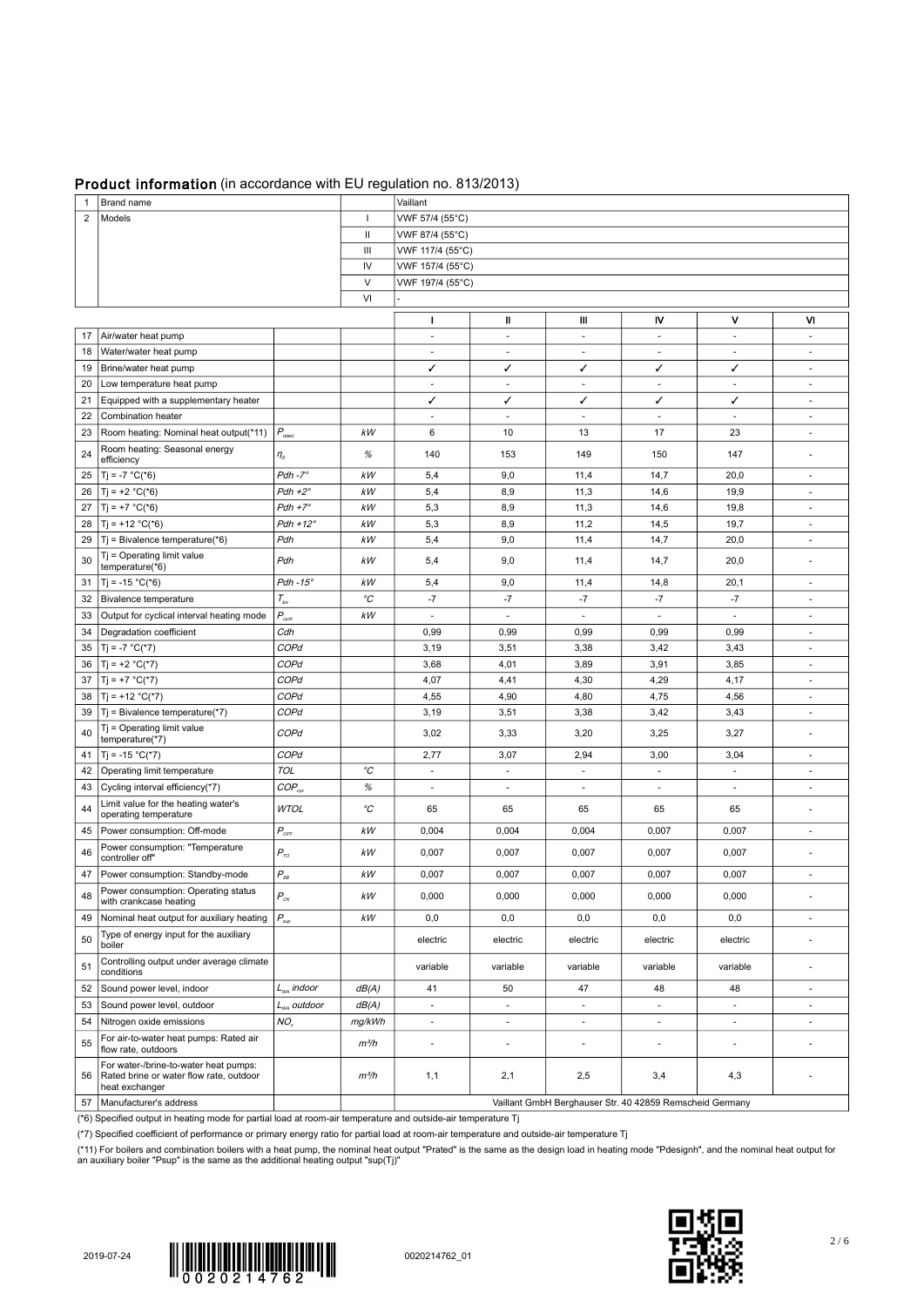|                                                                                                               | 58   Manufacturer |                                                                                                                                                                                                   |  |  | Vaillant                                                                                                                                                                                                                                                                                                                            |  |  |  |
|---------------------------------------------------------------------------------------------------------------|-------------------|---------------------------------------------------------------------------------------------------------------------------------------------------------------------------------------------------|--|--|-------------------------------------------------------------------------------------------------------------------------------------------------------------------------------------------------------------------------------------------------------------------------------------------------------------------------------------|--|--|--|
|                                                                                                               |                   | All specific precautions for assembly, installation and maintenance are described in the operating and installation instructions. Read and follow the operating and<br>installation instructions. |  |  |                                                                                                                                                                                                                                                                                                                                     |  |  |  |
|                                                                                                               |                   |                                                                                                                                                                                                   |  |  | Read and follow the operating and installation instructions regarding assembly, installation, maintenance, removal, recycling and/or disposal.                                                                                                                                                                                      |  |  |  |
|                                                                                                               |                   |                                                                                                                                                                                                   |  |  | All of the data that is included in the product information was determined by applying the specifications of the relevant European directives. Differences to product<br>information listed elsewhere may result in different test conditions. Only the data that is contained in this product information is applicable and valid. |  |  |  |
| (*6) Specified output in heating mode for partial load at room-air temperature and outside-air temperature Tj |                   |                                                                                                                                                                                                   |  |  |                                                                                                                                                                                                                                                                                                                                     |  |  |  |

- 
- (\*7) Specified coefficient of performance or primary energy ratio for partial load at room-air temperature and outside-air temperature Tj
- (\*11) For boilers and combination boilers with a heat pump, the nominal heat output "Prated" is the same as the design load in heating mode "Pdesignh", and the nominal heat output for<br>an auxiliary boiler "Psup" is the sam



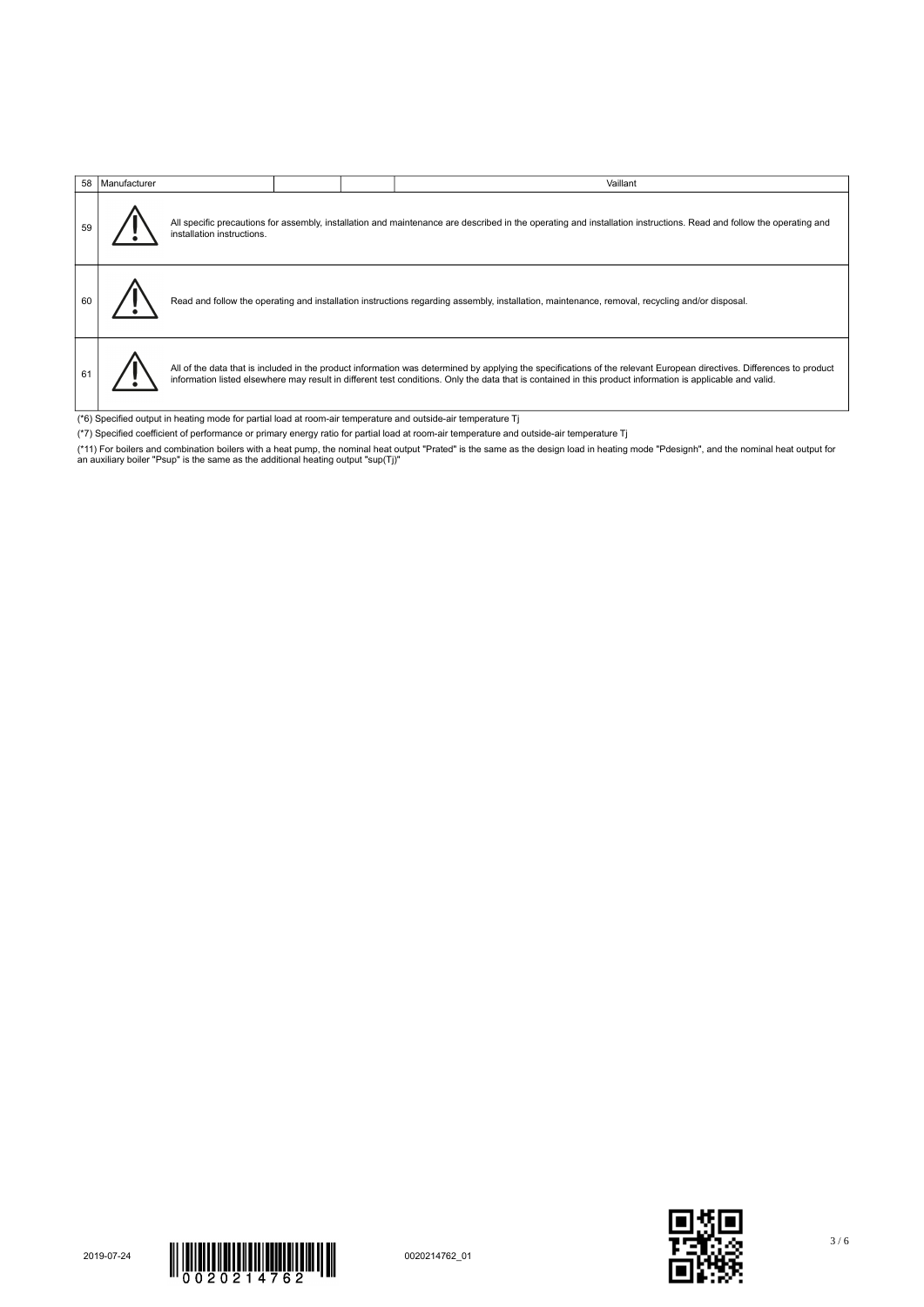- CS <sup>(1) Název značky (2) Modely (3) Prostorové vytápění: třída energetické účinnosti v závislosti na ročním období (4) Prostorové vytápění:</sup> jmenovitý tepelný výkon (5) Prostorové vytápění: energetická účinnost v závislosti na ročním období (6) Roční spotřeba energie (7) Akustický výkon, uvnitř (8) Všechna specifická opatření pro montáž, instalaci a údržbu jsou popsána v návodech k obsluze a instalaci. Přečtěte a dodržujte návody k obsluze a instalaci. (9) Jmenovitý tepelný výkon (10) Jmenovitý tepelný výkon (11) Prostorové vytápění: energetická účinnost v závislosti na ročním období (12) Prostorové vytápění: energetická účinnost v závislosti na ročním období (13) Roční spotřeba energie (14) Roční spotřeba energie (15) Akustický výkon, venku (16) Všechna data obsažená v informacích o výrobku byla zjištěna při použití standardních hodnot evropských směrnic. Rozdíly oproti informacím o výrobku uvedeným na jiném místě mohou být důsledkem různých zkušebních podmínek. Směrodatná a platná jsou pouze data uvedená v těchto informacích o výrobku. (17) Tepelné čerpadlo vzduch-voda (18) Tepelné čerpadlo voda-voda (19) Tepelné čerpadlo solanka-voda (20) Tepelné čerpadlo pro nízkou teplotu (21) Přídavný kotel k vytápění (22) Kombinovaný kotel k vytápění (23) Prostorové vytápění: jmenovitý tepelný výkon (24) Prostorové vytápění: energetická účinnost v závislosti na ročním období (25) Tj= -7 °C (26) Tj= +2 °C (27) Tj= +7 °C (28) Tj = +12 °C (29) Tj = bivalentní teplota (30) Tj = mezní provozní teplota (31) Tj= -15 °C (32) Bivalentní teplota (33) Výkon při cyklickém intervalovém topném provozu (34) Redukční součinitel (35) Tj= -7 °C (36) Tj= +2 °C (37) Tj= +7 °C (38) Tj = +12 °C (39) Tj = bivalentní teplota (40) Tj = mezní provozní teplota (41) Tj= -15 °C (42) mezní provozní teplota (43) Topný faktor při cyklickém intervalovém provozu (44) Mezní hodnota provozní teploty kotle k vytápění (45) Spotřeba proudu: stav při vypnutí (46) Spotřeba proudu: stav "regulátor teploty vyp" (47) Spotřeba proudu: pohotovostní stav (48) Spotřeba proudu: provozní stav s vytápěním klikové skříně (49) Jmenovitý tepelný výkon přídavného kotle (50) Způsob přívodu energie přídavného kotle k vytápění (51) Řízení výkonu za průměrných klimatických podmínek (52) Akustický výkon, uvnitř (53) Akustický výkon, venku (54) Produkce dusíku (55) U tepelných čerpadel vzduch-voda: jmenovitý průtok vzduchu ve venkovním prostoru (56) U tepelných čerpadel voda-voda/solanka-voda: jmenovitý průtok solanky nebo vody, venkovní výměník tepla (57) Adresa výrobce (58) Výrobce (59) Všechna specifická opatření pro montáž, instalaci a údržbu jsou popsána v návodech k obsluze a instalaci. Přečtěte a dodržujte návody k obsluze a instalaci. (60) Přečtěte a dodržujte návody k obsluze a instalaci pro montáž, instalaci, údržbu, demontáž, recyklaci a/nebo likvidaci. (61) Všechna data obsažená v informacích o výrobku byla zjištěna při použití standardních hodnot evropských směrnic. Rozdíly oproti informacím o výrobku uvedeným na jiném místě mohou být důsledkem různých zkušebních podmínek. Směrodatná a platná jsou pouze data uvedená v těchto informacích o výrobku.
- hr (1) Naziv marke (2) Modeli (3) Grijanje prostorija: razred energetske učinkovitosti ovisne o godišnjem dobu (4) Grijanje prostorija: nazivna ogrjevna snaga (5) Grijanje prostorija: energetska učinkovitost ovisna o godišnjem dobu (6) Godišnja potrošnja energije (7) Razina zvučne snage, unutra (8) Sve specifične mjere predostrožnosti za montažu, instaliranje i održavanje opisane su u uputama za rad i instaliranje. Pročitajte i slijedite upute za rad i instaliranje. (9) Nazivna ogrjevna snaga (10) Nazivna ogrjevna snaga (11) Grijanje prostorija: energetska učinkovitost ovisna o godišnjem dobu (12) Grijanje prostorija: energetska učinkovitost ovisna o godišnjem dobu (13) Godišnja potrošnja energije (14) Godišnja potrošnja energije (15) Razina zvučne snage, vani (16) Svi podaci sadržani u informacijama o proizvodu su utvrđeni primjenom odredaba europskih direktiva. Razlike u odnosu na informacije o proizvodima navedenim na drugim mjestima, mogu biti posljedica različitih uvjeta ispitivanja. Mjerodavni i važeći su jedino podaci sadržani u ovim informacijama o proizvodu. (17) Dizalica topline zrak-voda (18) Dizalica topline voda-voda (19) Dizalica topline solarna tekućina-voda (20) Dizalica topline za niske temperature (21) Dodatni uređaj za grijanje (22) Kombinirani uređaj za grijanje (23) Grijanje prostorija: nazivna ogrjevna snaga (24) Grijanje prostorija: energetska učinkovitost ovisna o godišnjem dobu (25) Tj = -7 °C (26) Tj = +2 °C (27) Tj = +7 °C (28) Tj = +12 °C (29) Tj = bivalencijska temperatura (30) Tj = temperatura radne granične vrijednosti (31) Tj = -15 °C (32) Bivalencijska temperatura (33) Snaga pri cikličnom intervalskom pogonu grijanja (34) Faktor smanjenja (35) Tj = -7 °C (36) Tj = +2 °C (37) Tj = +7 °C (38) Tj = +12 °C (39) Tj = bivalencijska temperatura (40) Tj = temperatura radne granične vrijednosti (41) Tj = -15 °C (42) Granična radna temperatura (43) Koeficijent iskorištenosti pri cikličnom intervalskom radu (44) Granična vrijednost radne temperature vruće vode (45) Potrošnja struje: stanje isključenosti (46) Potrošnja struje: stanje "Regulator temperature isklj." (47) Potrošnja struje: stanje spremnosti za rad (48) Potrošnja struje: radno stanje s grijanjem kućišta radilice (49) Nazivna ogrjevna snaga dodatnog uređaja za grijanje (50) Vrsta opskrbe energijom dodatnog uređaja za grijanje (51) Upravljanje snagom u pod prosječnim klimatskim uvjetima (52) Razina zvučne snage, unutra (53) Razina zvučne snage, vani (54) Emisija dušika (55) Za toplinsku crpku zrakvoda: Nazivna stopa protoka zraka, na otvorenom (56) Za toplinske crpke voda/slana voda-voda: Nazivna stopa protoka slane vode ili vode, na vanjskom izmjenjivaču topline (57) Adresa proizvođača (58) Proizvođač (59) Sve specifične mjere predostrožnosti za montažu, instaliranje i održavanje opisane su u uputama za rad i instaliranje. Pročitajte i slijedite upute za rad i instaliranje. (60) Pročitajte i slijedite upute za rad i instaliranje u svezi s montažom, instaliranjem, održavanjem, demontažom, recikliranjem i/ili odlaganjem. (61) Svi podaci sadržani u informacijama o proizvodu su utvrđeni primjenom odredaba europskih direktiva. Razlike u odnosu na informacije o proizvodima navedenim na drugim mjestima, mogu biti posljedica različitih uvjeta ispitivanja. Mjerodavni i važeći su jedino podaci sadržani u ovim informacijama o proizvodu.
- pl (1) Nazwa marki (2) Modele (3) Ogrzewanie pokojowe: klasa efektywności energetycznej zależna od pory roku (4) Ogrzewanie pokojowe: znamionowa moc ogrzewania (5) Ogrzewanie pokojowe: efektywność energetyczna zależna od pory roku (6) Roczne zużycie energii (7) Poziom mocy akustycznej w pomieszczeniach (8) Wszystkie specjalistyczne procedury montażu, instalowania i konserwacji zostały opisane w instrukcjach instalacji i obsługi. Należy przeczytać i przestrzegać instrukcji instalacji i obsługi. (9) Znamionowa moc ogrzewania (10) Znamionowa moc ogrzewania (11) Ogrzewanie pokojowe: efektywność energetyczna zależna od pory roku (12) Ogrzewanie pokojowe: efektywność energetyczna zależna od pory roku (13) Roczne zużycie energii (14) Roczne zużycie energii (15) Poziom mocy akustycznej na zewnątrz (16) Wszystkie dane zawarte w informacjach o produkcie zostały ustalone z uwzględnieniem zaleceń dyrektyw europejskich. Różnice względem informacji o produkcie wymienionych w innym miejscu mogą wynikać z innym warunków badania. Miarodajne i obowiązujące są jedynie dane zawarte w tych informacjach o produkcie. (17) Pompa ciepła powietrze/woda (18) Pompa ciepła woda-woda (19) Pompa ciepła solanka/woda (20) Pompa ciepła niskiej temperatury (21) Dodatkowy kocioł grzewczy (22) Kocioł grzewczy wielofunkcyjny (23) Ogrzewanie pokojowe: znamionowa moc ogrzewania (24) Ogrzewanie pokojowe: efektywność energetyczna zależna od pory roku (25) Tj = -7 °C (26) Tj = +2 °C (27) Tj = +7 °C (28) Tj = +12 °C (29) Tj = temperatura dwuwartościowa (30) Tj = wartość graniczna temperatury pracy (31) Tj = -15 °C (32) Temperatura dwuwartościowa (33) Moc w cyklicznym interwałowym trybie ogrzewania (34) Współczynnik strat (chłodny) (35) Tj = -7 °C (36) Tj = +2 °C (37) Tj = +7 °C (38) Tj = +12 °C (39) Tj = temperatura dwuwartościowa (40) Tj = wartość graniczna temperatury pracy (41) Tj = -15 °C (42) wartość graniczna temperatury pracy (43) Efektywność w okresie cyklu w interwale (44) Wartość graniczna temperatury pracy wody grzewczej (45) Zużycie prądu: stan wyłączony (46) Zużycie prądu: "Regulator temperatury w stanie wyłączonym" (47) Zużycie prądu: stan gotowości (48) Zużycie prądu: stan pracy z ogrzewaniem skrzyni korbowej (49) Znamionowa moc cieplna dodatkowego kotła grzewczego (50) Rodzaj doprowadzanej energii dodatkowego kotła grzewczego (51) Sterowanie mocą w umiarkowanych warunkach klimatycznych (52) Poziom mocy akustycznej w pomieszczeniach (53) Poziom mocy akustycznej na zewnątrz (54) Emisja tlenków azotu (55) Pompy ciepła powietrze/ woda: znamionowy przepływ powietrza na zewnątrz (56) Pompy ciepła woda/solanka- woda: znamionowe natężenie przepływu solanki lub wody, zewnętrzny wymiennik ciepła (57) Adres producenta (58) Producent (59) Wszystkie specjalistyczne procedury montażu, instalowania i konserwacji zostały opisane w instrukcjach instalacji i obsługi. Należy przeczytać i przestrzegać instrukcji instalacji i obsługi. (60) Należy przeczytać i przestrzegać instrukcji instalacji i obsługi dotyczących montażu, instalowania, konserwacji, demontażu, recyklingu i/lub utylizacji. (61) Wszystkie dane zawarte w informacjach o produkcie zostały ustalone z uwzględnieniem zaleceń dyrektyw



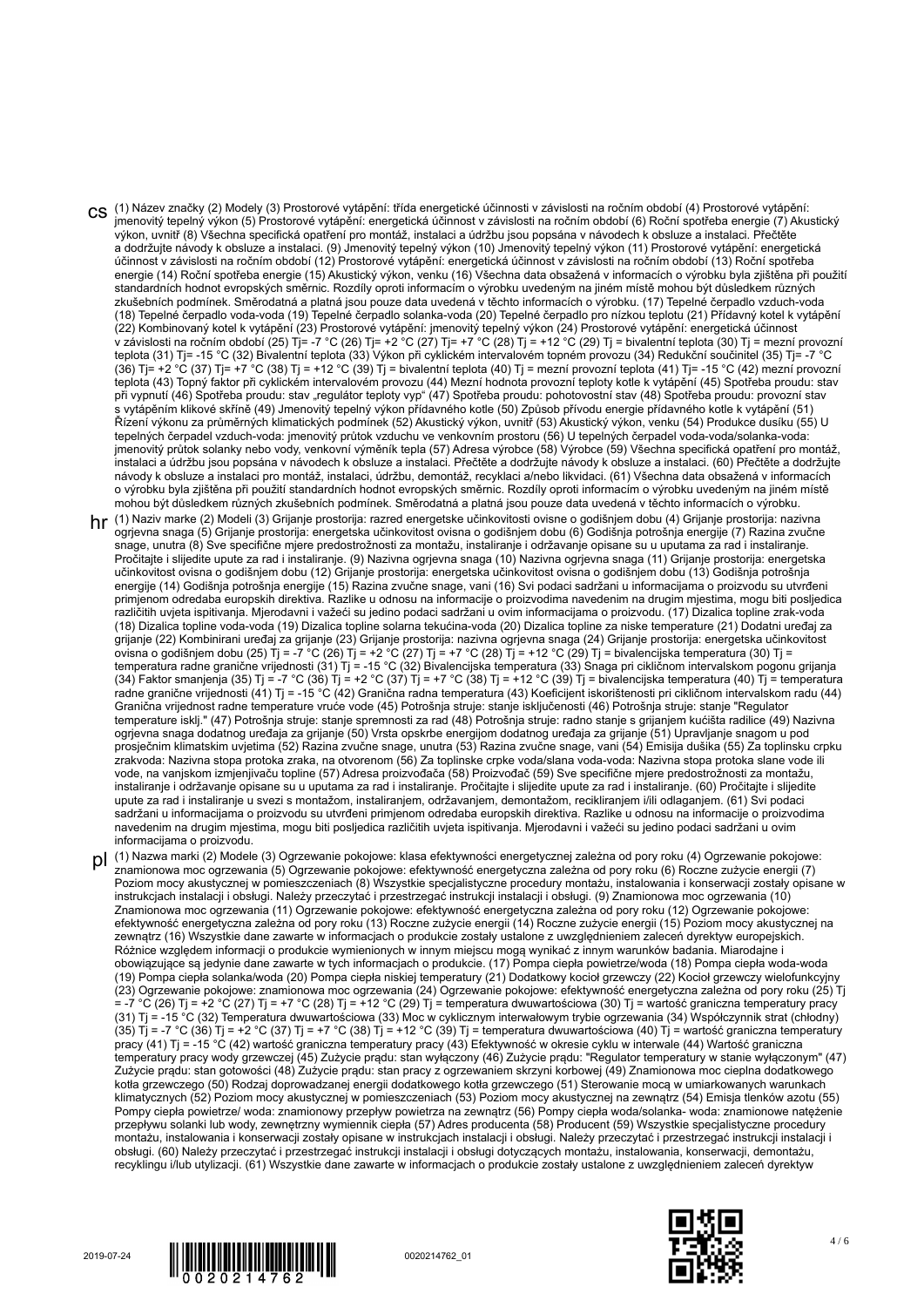europejskich. Różnice względem informacji o produkcie wymienionych w innym miejscu mogą wynikać z innym warunków badania. Miarodajne i obowiązujące są jedynie dane zawarte w tych informacjach o produkcie.

- ro (1) Denumirea mărcii (2) Modele (3) Încălzirea camerei: clasa de eficienţă energetică în funcţie de anotimp (4) Încălzirea camerei: putere calorică nominală (5) Încălzirea camerei: eficienţa energetică în funcţie de anotimp (6) Consumul anual de energie (7) Nivelul intern de putere sonoră (8) Toate amenajările specifice pentru asamblare, instalare şi întreţinere sunt descrise în instrucţiunile de operare şi de instalare. Citiţi şi urmaţi instrucţiunile de operare şi de instalare. (9) Putere calorică nominală (10) Putere calorică nominală (11) Încălzirea camerei: eficienţa energetică în funcție de anotimp (12) Încălzirea camerei: eficiența energetică în funcție de anotimp (13) Consumul anual de energie (14) Consumul anual de energie (15) Nivelul extern de putere sonoră (16) Toate datele conţinute în informaţiile referitoare la produs au fost determinate prin aplicarea indicațiilor Directivelor Europene. Pot rezulta diferențe față de informații ale produsului prezentate în alte părți în urma condiţiilor de verificare diferite. Sunt decisive şi valabile numai datele conţinute în aceste informaţii privind produsul. (17) Pompă de căldură aer-apă (18) Pompă de căldură apă-apă (19) Pompă de căldură soluţie de apă sărată - apă (20) Pompă de încălzire pentru temperatură joasă (21) Aparatul de încălzire suplimentar (22) Aparat de încălzire mixt (23) Încălzirea camerei: putere calorică nominală (24) Încălzirea camerei: eficienţa energetică în funcţie de anotimp (25) Tj = -7 °C (26) Tj = +2 °C (27) Tj = +7 °C (28) Tj = +12 °C (29) Tj = temperatura de bivalenţă (30) Tj = valoarea limită a temperaturii pentru funcţionare (31) Tj = -15 °C (32) Temperatura de bivalenţă (33) Performanţa la regimul de încălzire ciclic în interval (34) Factorul de reducţie (35) Tj = -7 °C (36) Tj = +2 °C (37) Tj = +7 °C (38) Tj = +12 °C (39) Tj = temperatura de bivalenţă (40) Tj = valoarea limită a temperaturii pentru funcţionare (41) Tj = -15 °C (42) valoarea limită a temperaturii pentru funcționare (43) Dimensiunea ieșirii la funcționarea ciclică în interval (44) Valoarea limită a temperaturii de lucru a apei fierbinți (45) Consumul de curent: stare oprită (46) Consumul de curent: starea "regulator de temperatură oprit" (47) Consumul de curent: starea de disponibilitate (48) Consumul de curent: starea de funcţionare cu încălzirea carterului motorului (49) Putere calorică nominală a aparatului de încălzire suplimentar (50) Tipul de alimentare cu energie al aparatului de încălzire suplimentar (51) Reglarea puterii în condiţii climaterice medii (52) Nivelul intern de putere sonoră (53) Nivelul extern de putere sonoră (54) Evacuarea oxidului de azot (55) Pentru pompele de căldură aer-apă: Debitul nominal de aer, în exterior (56) Pentru pompele de căldură apă-apă/apă sărată-apă: Debitul nominal de apă sau de apă sărată, schimbător de căldură în exterior (57) Adresa producătorului (58) Producător (59) Toate amenajările specifice pentru asamblare, instalare şi întreţinere sunt descrise în instrucţiunile de operare şi de instalare. Citiţi şi urmaţi instrucţiunile de operare şi de instalare. (60) Citiţi şi urmaţi instrucţiunile de operare şi de instalare privind asamblarea, instalarea, întreţinerea, demontarea, reciclarea şi / sau salubrizarea. (61) Toate datele conţinute în informaţiile referitoare la produs au fost determinate prin aplicarea indicaţiilor Directivelor Europene. Pot rezulta diferenţe faţă de informaţii ale produsului prezentate în alte părţi în urma condiţiilor de verificare diferite. Sunt decisive şi valabile numai datele conţinute în aceste informaţii privind produsul.
- ru (1) Торговая марка (2) Модели (3) Отопление помещения: зависимый от времени года класс энергоэффективности (4) Отопление помещения: номинальная тепловая мощность (5) Отопление помещения: зависимая от времени года энергоэффективность (6) Ежегодное энергопотребление (7) Уровень звуковой мощности, внутри (8) Все специальные меры предосторожности относительно монтажа, установки и технического обслуживания описаны в руководствах по эксплуатации и установке. Прочитайте руководства по эксплуатации и установке и следуйте их указаниям. (9) Номинальная тепловая мощность (10) Номинальная тепловая мощность (11) Отопление помещения: зависимая от времени года энергоэффективность (12) Отопление помещения: зависимая от времени года энергоэффективность (13) Ежегодное энергопотребление (14) Ежегодное энергопотребление (15) Уровень звуковой мощности, снаружи (16) Все содержащиеся в информации об изделии данные были определены при соблюдении предписаний Европейских директив. Различия в информации об изделии, приведенной в другом месте, могут возникать по причине проведения различных испытаний. Определяющими и действительными являются только данные, содержащиеся в этой информации об изделии. (17) Тепловой насос типа воздух-вода (18) Тепловой насос типа вода-вода (19) Тепловой насос типа рассол-вода (20) Низкотемпературный тепловой насос (21) Дополнительный отопительный аппарат (22) Комбинированный отопительный аппарат (23) Отопление помещения: номинальная тепловая мощность (24) Отопление помещения: зависимая от времени года энергоэффективность (25) Тј = -7° С (26) Тј = +2° С (27) Тј = +7° С (28) Тј = +12° С (29) Тј = температура бивалентности (30) Тј = предельное эксплуатационное значение температуры (31) Tj = -15° C (32) Температура бивалентности (33) Мощность при циклическом прерывистом режиме отопления (34) Коэффициент уменьшения (35) Tj = -7° C (36) Tj = +2° C (37) Tj = +7° C (38) Tj = +12° C (39) Tj = температура бивалентности (40) Tj = предельное эксплуатационное значение температуры (41) Tj = -15° C (42) предельное эксплуатационное значение температуры (43) Коэффициент мощности при циклическом прерывистом режиме работы (44) Предельное значение рабочей температуры греющей воды (45) Потребление электроэнергии: состояние "выключено" (46) Потребление электроэнергии: состояние "Регулятор температуры выключен" (47) Потребление электроэнергии: состояние готовности (48) Потребление электроэнергии: рабочее состояние с отоплением картера (49) Номинальная тепловая мощность дополнительного отопительного аппарата (50) Тип подвода энергии дополнительного отопительного аппарата (51) Регулирование мощности при средних климатических условиях (52) Уровень звуковой мощности, внутри (53) Уровень звуковой мощности, снаружи (54) Выпуск оксида азота (55) Номинальная пропускная способность (56) For water-/brine-to-water heat pumps: Rated brine or water flow rate, outdoor heat exchanger (57) Адрес производителя (58) Изготовитель (59) Все специальные меры предосторожности относительно монтажа, установки и технического обслуживания описаны в руководствах по эксплуатации и установке. Прочитайте руководства по эксплуатации и установке и следуйте их указаниям. (60) Прочитайте руководства по эксплуатации и установке и следуйте их указаниям относительно монтажа, установки, технического обслуживания, демонтажа, вторичного использования и/или утилизации. (61) Все содержащиеся в информации об изделии данные были определены при соблюдении предписаний Европейских директив. Различия в информации об изделии, приведенной в другом месте, могут возникать по причине проведения различных испытаний. Определяющими и действительными являются только данные, содержащиеся в этой информации об изделии.
- SK (1) Názov značky (2) Modely (3) Vykurovanie priestoru: Trieda energetickej efektivity podmienená ročným obdobím (4) Vykurovanie priestoru:<br>menovitý tepelný výkon (5) Vykurovanie priestoru: Energetická efektivita podmie akustického výkonu, vnútri (8) Všetky špecifické opatrenia týkajúce sa montáže, inštalácie a údržby sú opísané v návode na obsluhu a inštaláciu. Prečítajte si a dodržiavajte návody na obsluhu a inštaláciu. (9) Menovitý tepelný výkon (10) Menovitý tepelný výkon (11) Vykurovanie priestoru: Energetická efektivita podmienená ročným obdobím (12) Vykurovanie priestoru: Energetická efektivita podmienená ročným obdobím (13) Ročná spotreba energie (14) Ročná spotreba energie (15) Hladina akustického výkonu, vonku (16) Všetky údaje obsiahnuté v informáciách o výrobku boli zistené za aplikovania zadaní Európskych smerníc. Rozdiely pri informáciách o výrobku, ktoré sú uvedené na inom mieste, môžu prameniť z rozdielnych skúšobných podmienok. Smerodajné a platné sú iba údaje obsiahnuté v týchto informáciách o výrobku. (17) Tepelné čerpadlo vzduch – voda (18) Tepelné čerpadlo voda – voda (19) Tepelné čerpadlo soľanka – voda (20) Nízkoteplotné tepelné čerpadlo (21) Prídavné vykurovacie zariadenie (22) Kombinované vykurovacie zariadenie (23) Vykurovanie priestoru: menovitý tepelný výkon (24) Vykurovanie priestoru: Energetická efektivita podmienená ročným obdobím (25) Tj = -7 °C (26) Tj = +2 °C (27) Tj = +7 °C (28) Tj = +12 °C (29) Tj = bivalentná teplota (30) Tj = teplota hraničnej hodnoty prevádzky (31) Tj = -15 °C (32) Bivalentná teplota (33) Výkon pri cyklickej intervalovej prevádzke (34) Redukčný súčiniteľ (35) Tj = -7 °C (36) Tj = +2 °C (37) Tj = +7 °C (38) Tj = +12 °C (39) Tj = bivalentná teplota (40) Tj = teplota hraničnej hodnoty prevádzky (41) Tj = -15 °C (42) Teplota hraničnej hodnoty prevádzky (43) Výkonové číslo